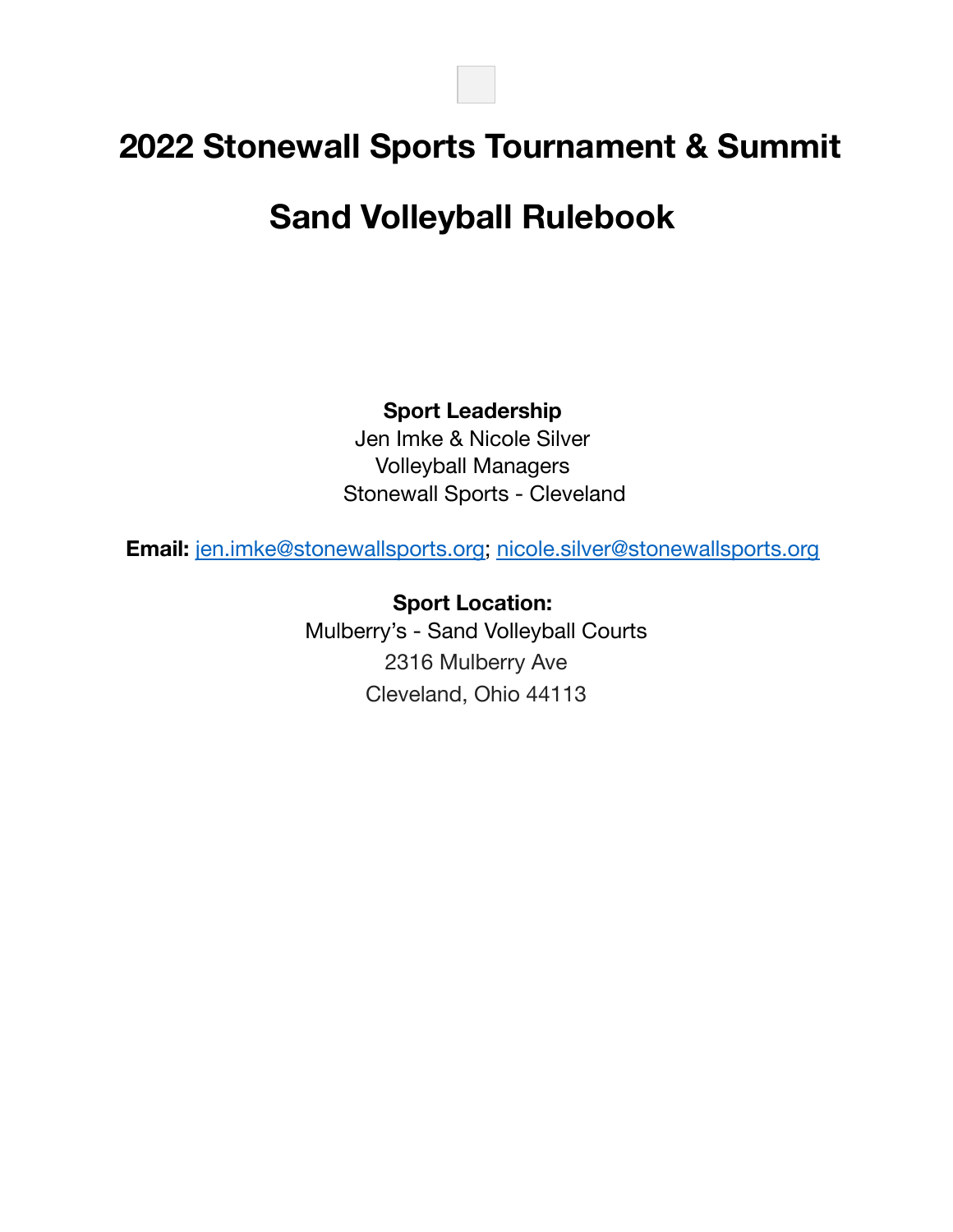Stonewall National Sand Volleyball Tournament will operate under the competition rules and regulations as outlined in the 2021-2023 Beach Rulebook as presented by USA Volleyball and available here. The rules below are specific to Stonewall National Sand Volleyball Tournament and supersede the rules in the USA Volleyball handbook. (https://indd.adobe.com/view/d11889fd-5c51-4551-a6b4-b545023bf4df)

### **I. Tournament Details**

- **A.** The Stonewall Sand Volleyball Tournament will be a 4v4 Double Elimination Tournament taking place Saturday and Sunday, July 9/10.
- **B.** All games will be played with equipment provided by the Stonewall Sports organization.
- **C.** All games will be played on the sand volleyball courts at Mulberry's Sand Volleyball Courts.
	- **1.** For the purposes of a co-ed, recreational league, Stonewall Sand Volleyball will utilize a net height of 7'11 5/8".

#### **II. Match Time and Number of Sets**

- **A.** Each match will be played as the best of 3 sets. The first two sets of a match will be played to 21, utilizing rally scoring.
	- **1.** If a third set is necessary, it will be played to 15 utilizing rally scoring.
- **B.** The first team in a set to score 21 points (or 15 in the third set) will be the winner of that set.
	- **1.** Teams will change sides at the completion of the  $1<sup>st</sup>$  set. If a  $3<sup>rd</sup>$  deciding set is necessary, teams will switch sides after the first team reaches 8 points.
- **C.** If the set score reaches 21-21 (or 14-14 in the third set), the first team to reach a two-point advantage (e.g. 23-21 or 16-14) will be the winner of that set. Cap at 25.
- **D.** Matches are limited to 45 minutes of playing time.
- **E.** If a match reaches the time limit before the completion of the deciding set, the teams will finish the current set. If the conclusion of that set does not determine the winner of the match (a 1-1 match score), then the third set will be played, but the score needed to win the set will be reduced to 10 and no game interruptions will be permitted (including substitutions).

#### **III. Team Composition**

- **A.** A team will consist of a minimum of four (4) players and a maximum of six (6) players, including the Captain.
- **B.** A team must have at least four (4) players present at match time.
	- **1.** If a team does not have four (4) players, that team will receive a forfeit.
- **C.** The team captain should present the lineup to the opposing team at the beginning of each set. The team must maintain this serving rotational order throughout the set. Players are allowed to change rotational positions on the court at any point in the match.
- **D.** If a player is not present at the time when lineups are exchanged, they cannot play until the next set. The opposing team's captain must be provided an updated lineup. No players can be added after the beginning of set 2.

## **IV. The Uniform**

- **A.** Saturday Games: Every player must play each match wearing their Stonewall Tournament shirt.
- **B.** Sunday Games: either Stonewall Shirts or team provided shirts that all match in color/design must be worn throughout the match.
- **C.** Shirts may be modified for comfort, but the Stonewall logo, websites, and any sponsor logos must not be altered or obscured in any way.
- **D.** Protective equipment is not required but can be worn as long as it is not a hazard to other players.

#### **V. Referees/Line Judges**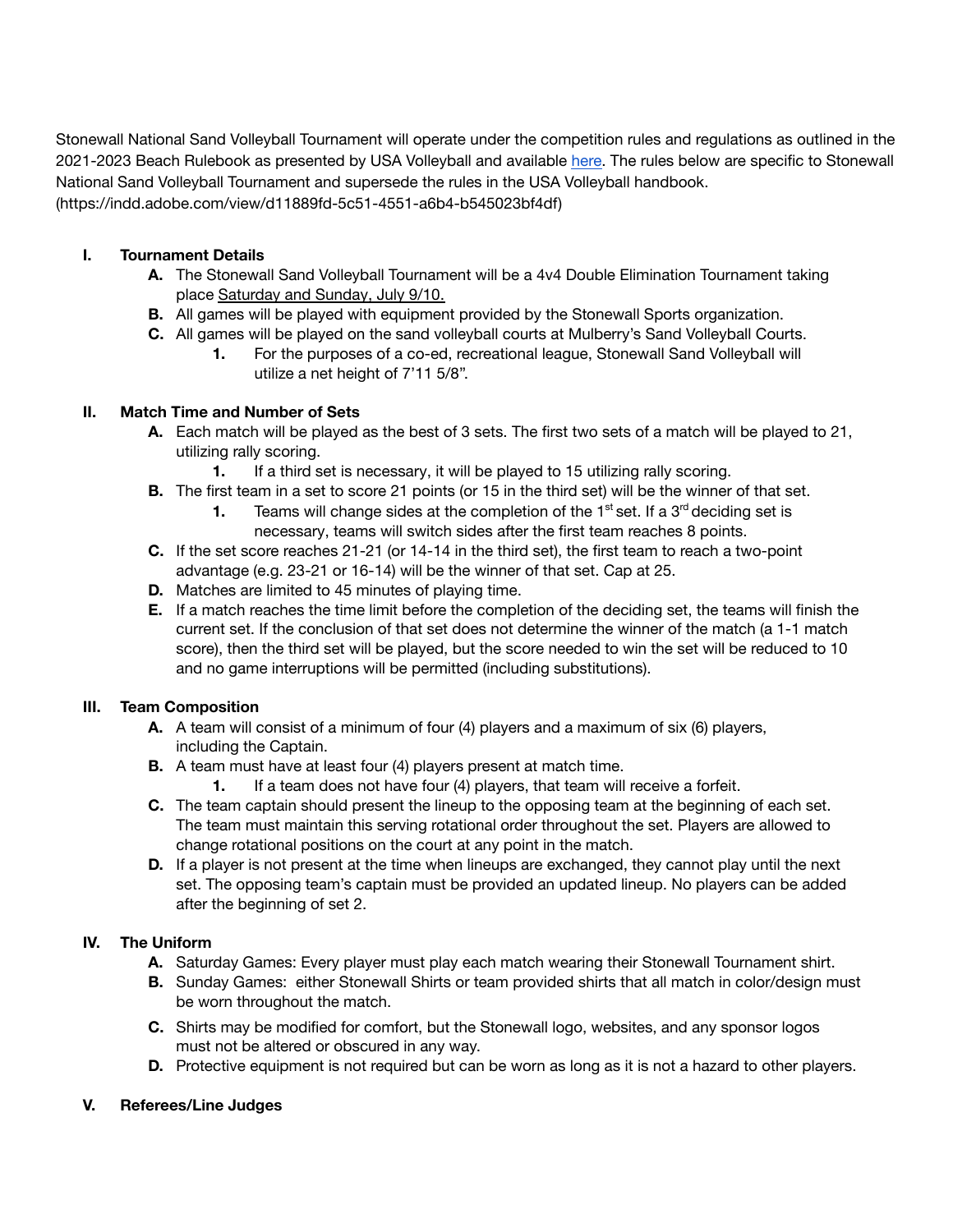- **A.** Each team must have at least 1 head referee, 1 score keeper and two (2) line judges for all games they are scheduled to referee.
- **B.** The referee schedule will be released with the tournament game schedule.
- **C.** Whistles will be provided by Stonewall Sports.

#### **VI. Starting the game**

- **A.** The winner of single Rock, Paper, Scissors game has the choice of service or side of court. The opposing team makes the remaining decision.
	- **1.** Tournament Games the higher seed has choice of service or side
- **B.** The team not serving first in the first game shall serve first in the second game.
- **C.** Service and side of the court will be determined for the third game and will be determined by an additional game of Rock, Paper, Scissors.
- **D.** Teams will not change sides of court during a set but will switch courts between sets.
- **E.** The referee sounds the whistle and signals for service before each serve.
	- **1.** Note: A team will receive only one warning per game for serving before the whistle.
- **F.** Service may be underhand or overhand. Servers must contact the ball on initial toss. Failure to do so results in loss of serve and point to the other team. (No redo of serve tosses)

#### **VII. Substitutions**

- **A.** No change will be made in the position of other players when substitutions are made.
- **B.** There is no limit on the number of players permitted to substitute at one time.
- **C.** There is no limit on the number of times a player may enter and re-enter the game
- **D.** If a player is injured and there are no remaining eligible substitutes in that serving spot, then the opposing team must pick a substitute from a different serving spot on the injured player's team to take that spot in the line-up.
	- **1.** Bleeding players, or players with blood on their uniform, must be replaced.

#### **VIII. Playing the Ball**

- **A.** A legal hit is contact with the ball by any part of a player's body, including the head or feet, which does not allow the ball to come to rest even momentarily.
- **B.** The ball must be clearly hit: throwing, lifting, or shoving the ball are illegal.
	- **1.** OPEN HAND TIPS ARE NOT ALLOWED
	- **2.** Fingers must be closed and contacted by the knuckles
- **C.** A team has three hits to return the ball over the net.
- **D.** One player may not hit the ball twice in succession
- **E.** Simultaneous contact by two or more players on the same team is considered one play, and any player is eligible to play the ball again.
- **F.** In defensive action of a hard-driven ball, the ball contact can be extended momentarily even if an overhand finger action is used. (this is a judgment call and referees use discretion)
- **G.** Positions: Players are free to position themselves, there are NO determined positions on the court
- **H.** Service:
	- **1.** Service order must be maintained throughout the set
	- **2.** When the receiving team has gained the right to serve, its players do not have to rotate positions
	- **3.** Only one toss or release of the ball is allowed. The server must hit the ball within 5 seconds after the 1<sup>st</sup> referee whistles for service.
	- **4.** The server may move freely within the service zone. At the moment of service hit or take-off for a jump service, the server must not touch the court. His/her foot may not go under or touch the end line.
- **I.** Consecutive Contact: A player may not hit the ball two times consecutively
	- **1.** At the first hit of the team, provided it is not made overhand with fingers, consecutive contacts are permitted provided that the contacts occur during one action. During the first hit of the team if it is played overhand using fingers, the ball may NOT contact the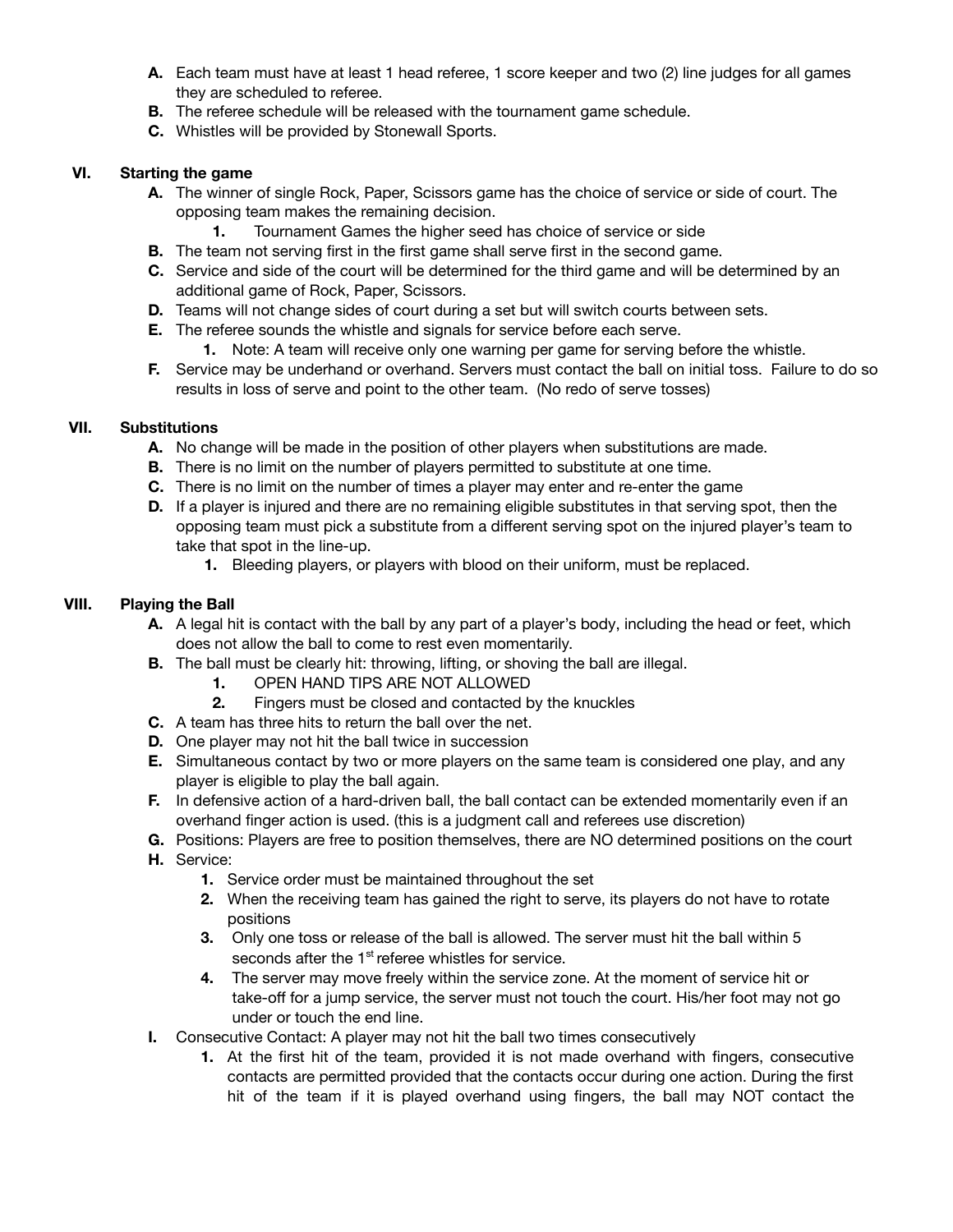fingers/hands consecutively, even if the contacts occur during one action.

- **2.** When blocking, consecutive contacts may be made by one of more players, provided that they occur during one action
- **3.** Extended contacts: In defensive action of a hard-driven ball, the ball contact can be extended momentarily even if an overhand finger action is used.
- **J.** Blocking:
	- **1.** Blocking is the action of players close to the net to intercept the ball coming from the opponent by reaching higher than the top of the net.
	- **2.** To block an opponent's service is forbidden.
	- **3.** In blocking, a player may touch the ball beyond the net, provided that he/she does not interfere with the opponent's play before or during the attack-hit.
	- **4.** After an attack-hit, a player is permitted to pass his/her hand beyond the net, provided that the contact has been made within his/her own playing space.
	- **5.** Should a player block any part of the ball in which it remains in play of their side, a block at the net does NOT count as the team's first hit
- **K.** If two opponents simultaneously contact the ball above the net, the ball remains in play, and the team receiving the ball is entitled to another three hits.
	- **1.** If the ball lands out of bounds, it is the fault of the team opposite the net from where the ball lands.
- **L.** The ball is allowed to hit the net while traveling over the net, this includes on the serve.
- **M.** A player may not touch ANY part of the net while the ball is in play.
- **N.** A player may not enter the boundaries of a neighboring court or opponent's court to play a ball. If the boundaries of a neighboring or opponent's court are entered, it will result in a stop in play and loss of point.
- **O.** Players may land or enter the opposing side of the net as long as no interference occurs. This is a referee judgment.
- **P.** Pursuit of the ball outside the playing area MUST result in going outside the poles to play the ball. A player may not go under the net to retrieve a ball for their team.

## **IX. Interruptions**

- **A.** Each team may request a maximum of one time-out per set. All requested time-outs last for 30 seconds.
- **B.** ONLY captains are allowed to speak to match referees. Captains are allowed to request the tournament director or pod director for interpretation and judgement calls.
- **C.** If a ball from a neighboring court enters the play area, play will be stopped **ONLY** if it is judged to be a hazard to active play. Game interruption is at the discretion of the officials. The rally will be replayed.
- **D.** Should a serious accident occur while the ball is in play, the referee must stop the game immediately and permit medical assistance. The rally will be replayed.
	- **1.**An injured player is given a maximum of 5 minutes recovery time. If a player is unable to return to play at the conclusion of recovery time, they are ineligible to return during that match.
		- i. If there is a player who is able to substitute in for the injured player during recovery time, then play will resume in that time.

#### **X. Misconduct**

- **A.** During the game, if a player(s) exhibits any behavior that breaches a rule of the league or the Stonewall Sports organization, verbal warnings and/or removal from the match can be issued by the game's referee.
- **B.** Warnings will be issued in 3 stages:
	- **1.** Verbal warning to the Captain
	- **2.** Verbal warning to the individual(s) committing the discretion but enforced for the entire team.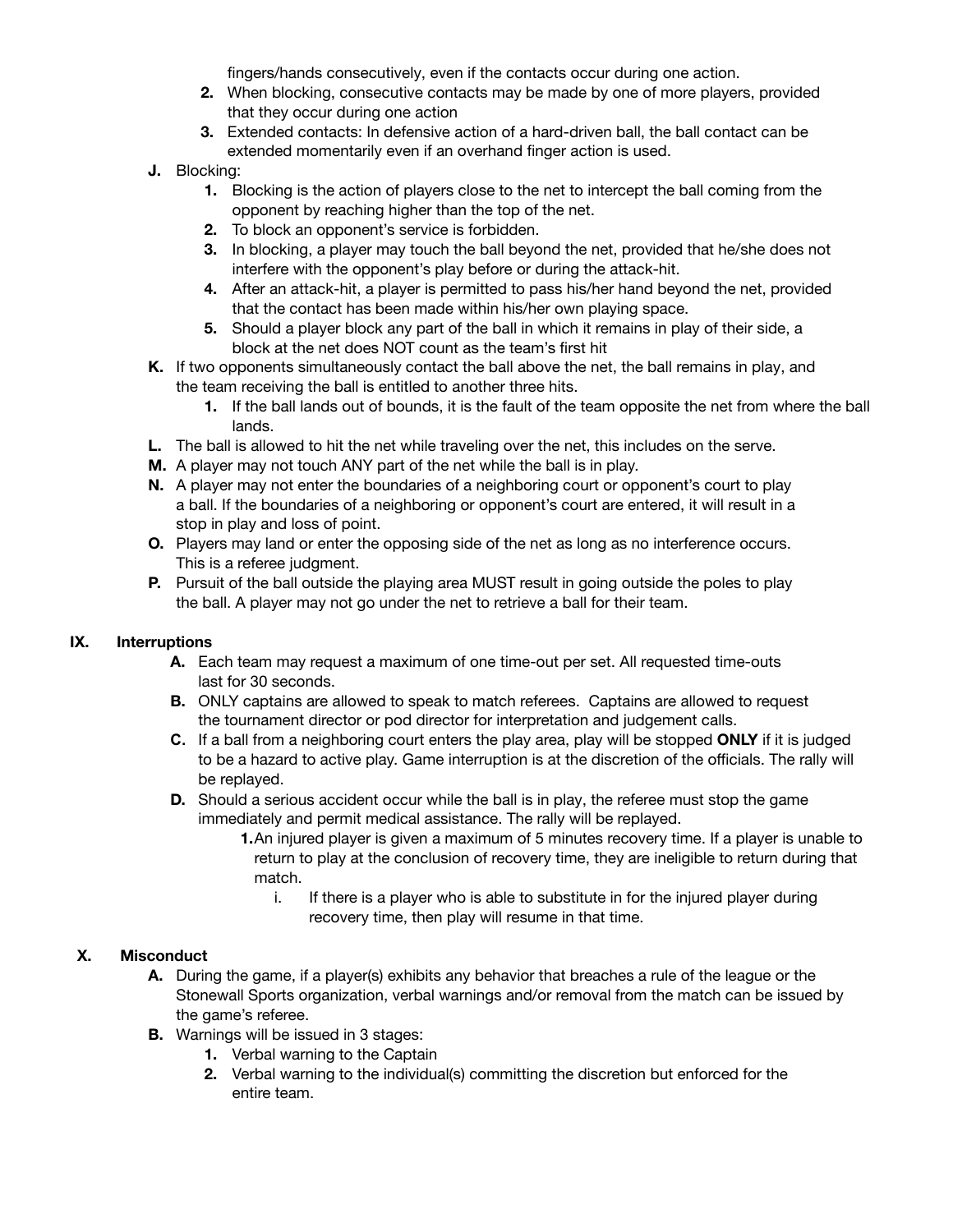- **3.** Player is removed from the match by the tournament director. The player must be legally substituted.
	- i. If a legal substitute is not available, the team will immediately forfeit the remainder of the match. Results will count toward advancement.
	- ii. Any player removed from a game will be removed for the remainder of the tournament or re-admitted by the director at their discretion.